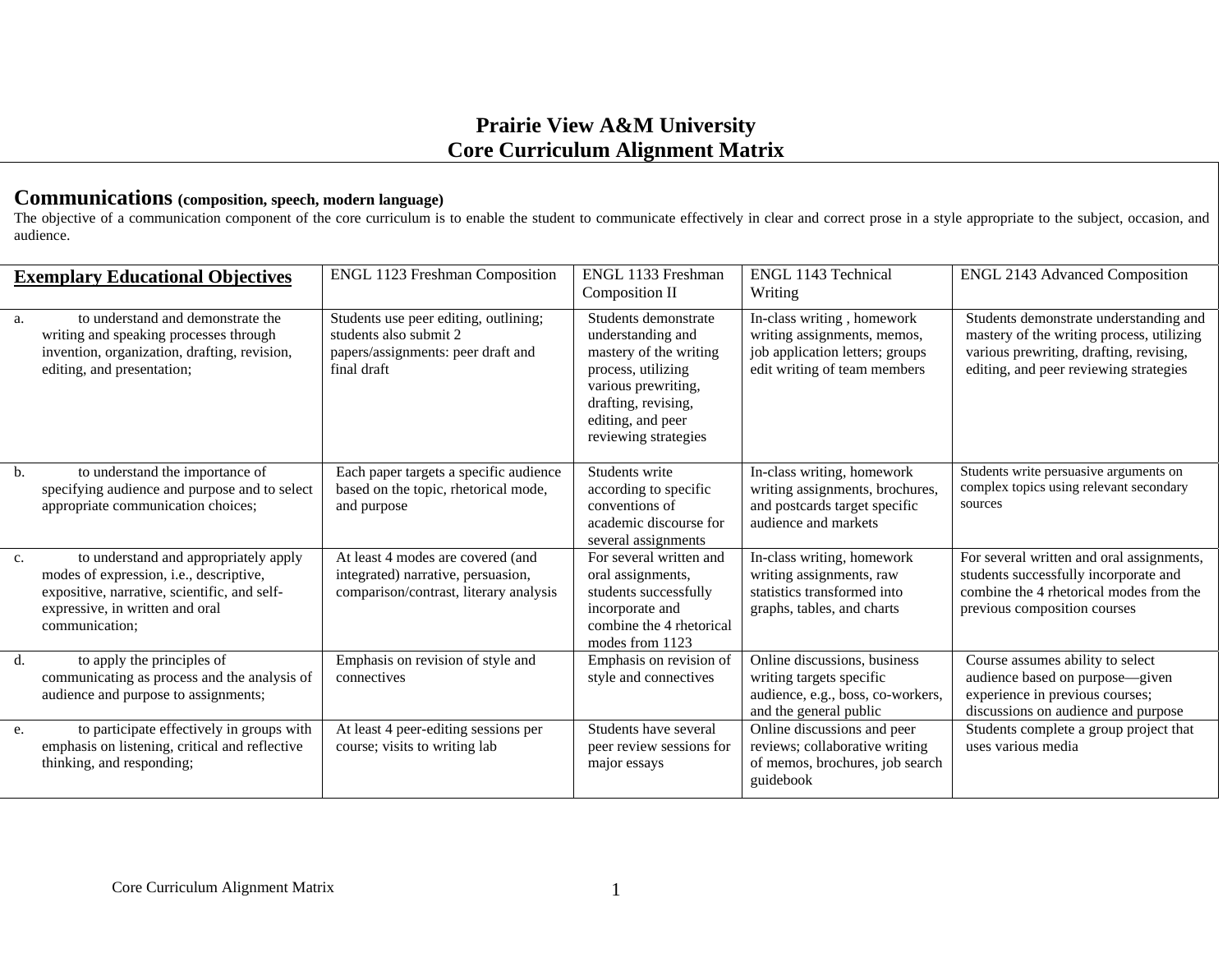|    | to understand and apply basic<br>principles of critical thinking, problem<br>solving, and technical proficient in the<br>development of exposition and argument; and | Critical thinking through selection of<br>audience, ways to approach writing<br>assignment through invention, and<br>reading, discussion, and analysis of<br>selected articles given in textbook as<br>examples. | Peer and self<br>evaluations of written<br>work                                                                                                                                                                                                                                                                             | Online discussions and online<br>peer reviews                       | Students study and complete challenging<br>interactive exercises on major<br>rhetorical/literary concepts from the<br>text's CD-ROM |
|----|----------------------------------------------------------------------------------------------------------------------------------------------------------------------|------------------------------------------------------------------------------------------------------------------------------------------------------------------------------------------------------------------|-----------------------------------------------------------------------------------------------------------------------------------------------------------------------------------------------------------------------------------------------------------------------------------------------------------------------------|---------------------------------------------------------------------|-------------------------------------------------------------------------------------------------------------------------------------|
| g. | to develop the ability to research and<br>write a documented paper and/or to give and<br>oral presentation.                                                          | Introduction to MLA style guide using a<br>Library Research Worksheet                                                                                                                                            | Students receive library<br>research instruction;<br>complete research<br>activities for a variety of<br>sources, according to<br>different style guides,<br>e.g., MLA and APA;<br>incorporate different<br>quotes from several<br>primary and secondary<br>sources, research-based<br>essay, and annotated<br>bibliography | Collaborative report, job-<br>search guidebook and<br>presentations | Students complete several individual<br>assignments and a group project,<br>including a group presentation                          |